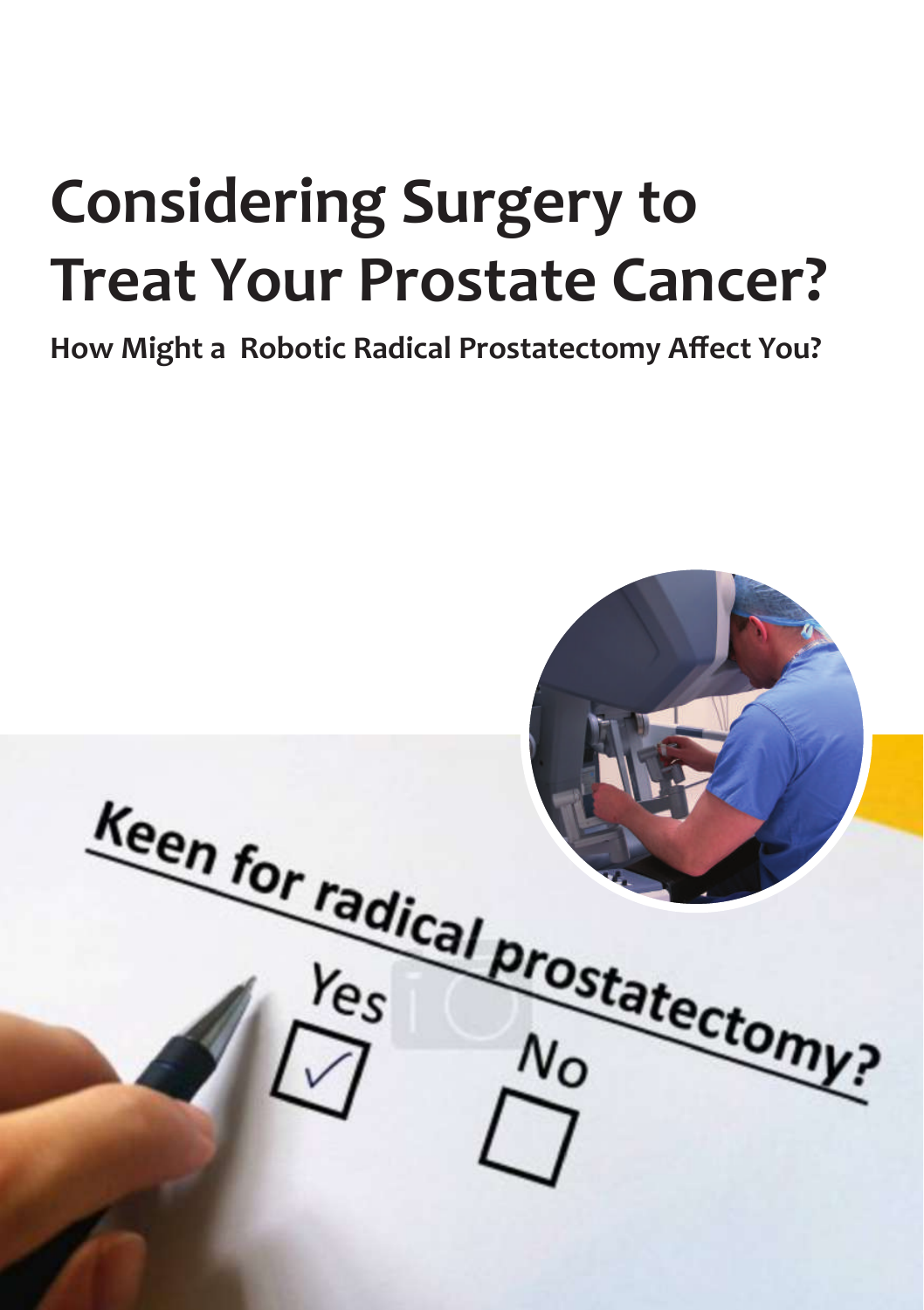# **What is Radical Prostatectomy**?

- Major surgery performed with the AIM of curing prostate cancer.
- Some patients are cured and will never require further treatment.
- Some patients are not cured but may be cured by second treatment such as radiotherapy.
- Some patients are not cured by surgery, or by later radiotherapy

#### **Summary**

- Surgery aims to cure prostate cancer but is not always successful
- At least 10 years of follow up is required before 'cure' is confirmed
- Stay in hospital is usually short 1 or 2 days
- Return to light activity at 4 weeks and to work at 6 weeks
- Incontinence is expected but improves and may resolve completely
- Erections WILL be affected
- Serious complications occur but are uncommon
- Alternative treatments may be just as good as surgery Ask your Doctor

# **Anatomy – How Are Men Made?**



Reg Charity No. 1116935

#### **www.prostaid.co.uk Click "Getting help"**

Are delighted to help our UHL Urology surgeons **promote their video on PROSTaid's website** to benefit patients having robotic surgery for prostate cancer, however please note all the information content given in both the video and associated notes is from the Urology UHL surgeons alone. For full notes on this video please email info@prostaid.co.uk.

**PROSTaid cares for our local men with prostate cancer** We run five monthly support groups in Leicestershire and Northamptonshire

For more details **PROSTaid** : rob@prostaid.co.uk | Rob Banner | 07900 384 103 **UHL** : Nicola.bakewell@uhl-tr.nhs.uk | 0116 258 4490

**Local care & support for prostate Cancer**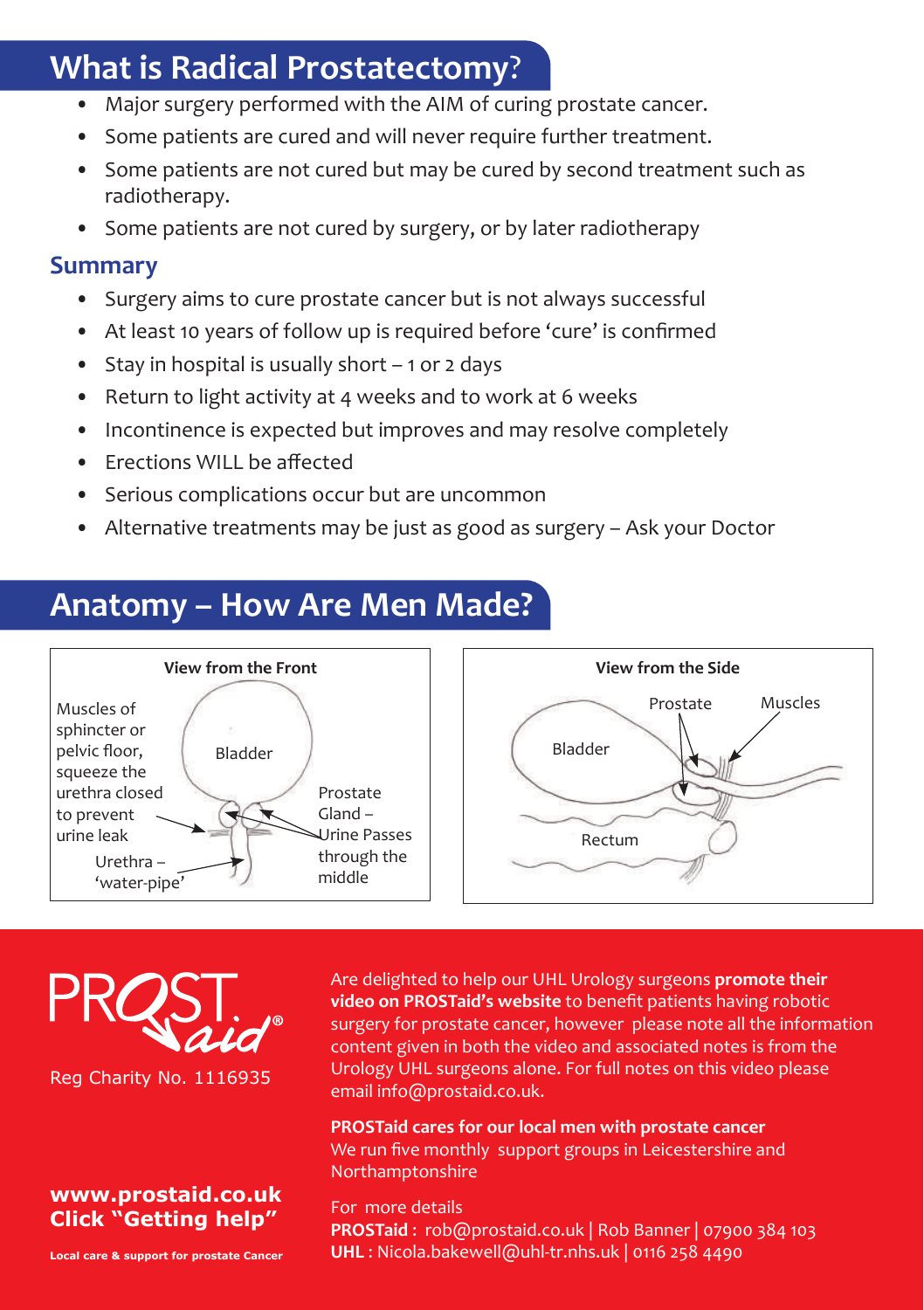# **Radical Prostatectomy – what is done inside?**





## **Radical Prostatectomy – where are the scars?**



The largest cut is above the belly button. It is 4 – 6cm long. The prostate gland is brought out of the abdomen through this incision.

Most men stay in hospital for one night and go home on the evening of the first day after their operation.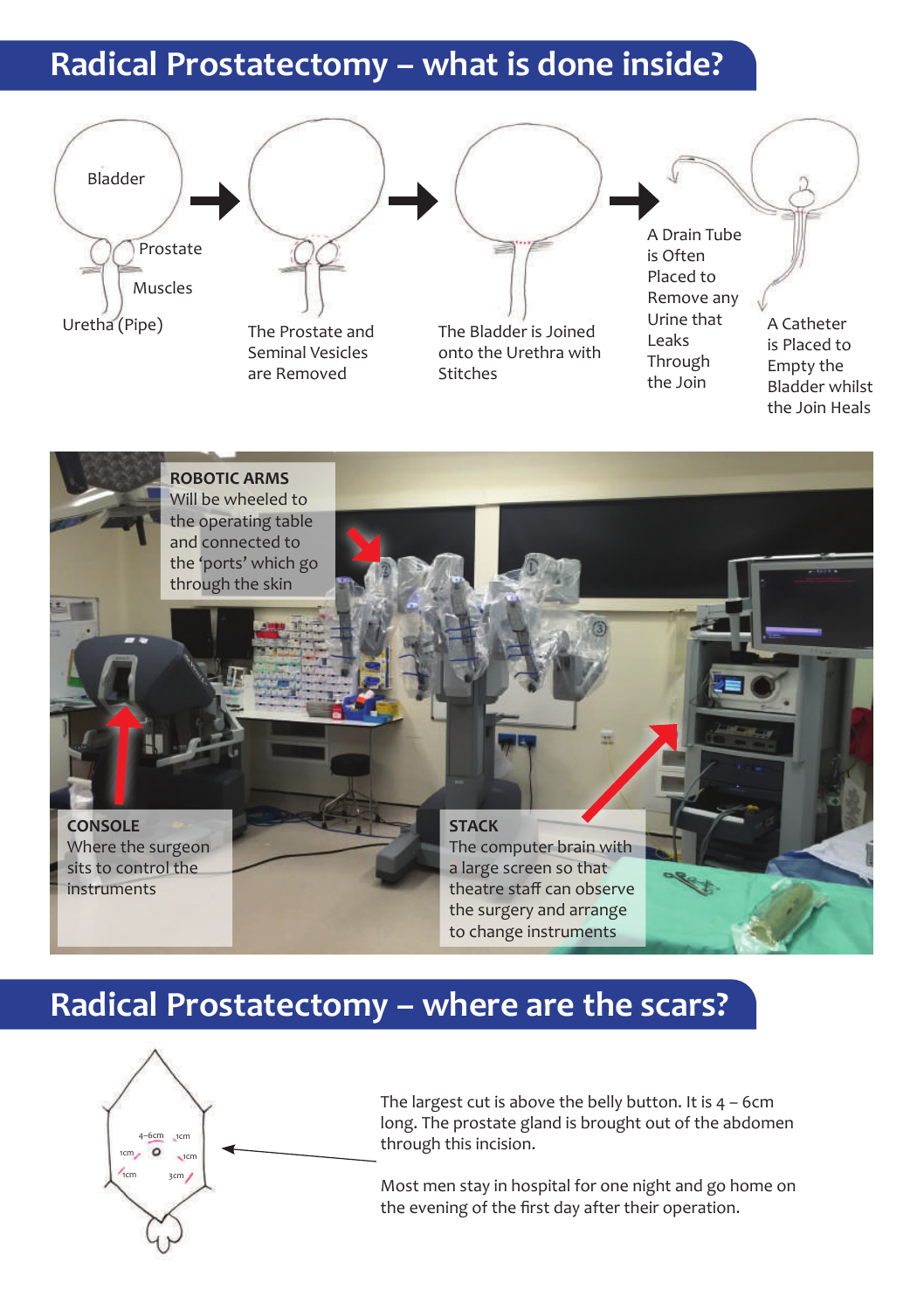# **Radical Prostatectomy**?

This is major surgery. It usually goes well but there a two types of problems afterwards.

#### **Consequences**

- These are effects which will definitely happen to you;
- you must expect and prepare for them

#### **Complications**

- These are events which may occur.
- They cause problems for some patients.
- You will be told how frequently they happen.

### **Consequences**

Issues to be faced by ALL men after Radical Prostatectomy

- 1) Incontinence
- 2) Impact on Sexual Function Erectile Dysfunction (Impotence) Loss of Ejaculation and Fertility

# **1 - Incontinence**

- Removal of the prostate weakens the muscles which keep you dry.
- On the day the catheter is removed more than 95% of men leak urine.

#### **You WILL leak urine, not 'may' – WILL**

The questions which follow are:

- 1. How bad will the leak be at the beginning?
- 2. How quickly will it improve?
- 3. How good will I be at the end?

## **Incontinence – Day of Catheter Removal**

- Experience on the day of catheter removal varies greatly
- More than 95% of men will leak urine
- Range of day 1 experience

 Only 1 thin 'safety' pad per 24 hours to cope with minor leak Up to 6 pads per 24 hours to cope with significant leak

**Most men will have a leak that is between these two extremes**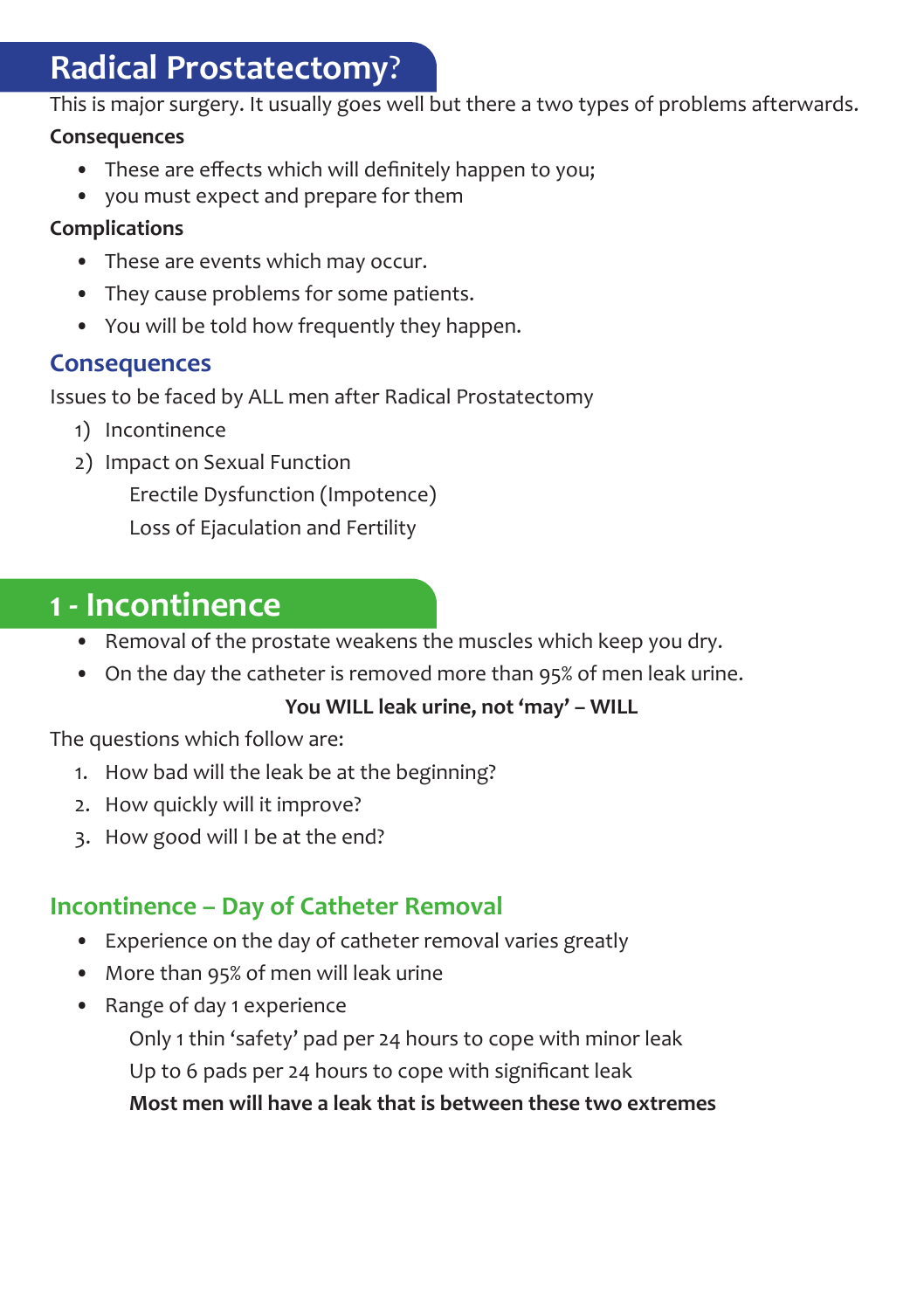## **Incontinence –How Quickly Will it Improve?**

Incontinence Improves gradually for 1 year

 Different men improve at different speeds.

Leak at night improves before leak in the day.

You will leak more during and after physical work or exercise

3 months after surgery

60% of men are either dry or using 2 pads or less per day This means that 40% of men are not as good as that!

## **Incontinence – What is the End Result?**

After 1 year you have the final result – further improvement is rare

40-60% of men are dry, and do not need a pad - **HAPPY**

40-60% of men are 'damp', wear 1 or 2 pads each day - **CONTENT**

2-5% of men are wet, use 4 or more pads each day - **UNHAPPY**

**Men do not all start with the same chance of being dry – not all men are the same before the surgery!**

**Results are best in young men (50 yrs old), who are slim and athletic Results are not so good in older men (70 yrs old), who are overweight and unathletic**

# **2 – Impact on Sexual Function**

- You may not have erections after surgery
- The prostate makes semen after surgery you will not ejaculate and you will not be able to father children naturally.
- You may still experience an orgasm
- Your sexual desire (libido) is not directly affected by prostatectomy once you have recovered from the surgery

## **Erectile Dysfunction – how do erections work?**

- Anatomy
	- The 2 sets of nerves which produce erections are stuck on side of the prostate gland, one 'bundle' of nerves on each side

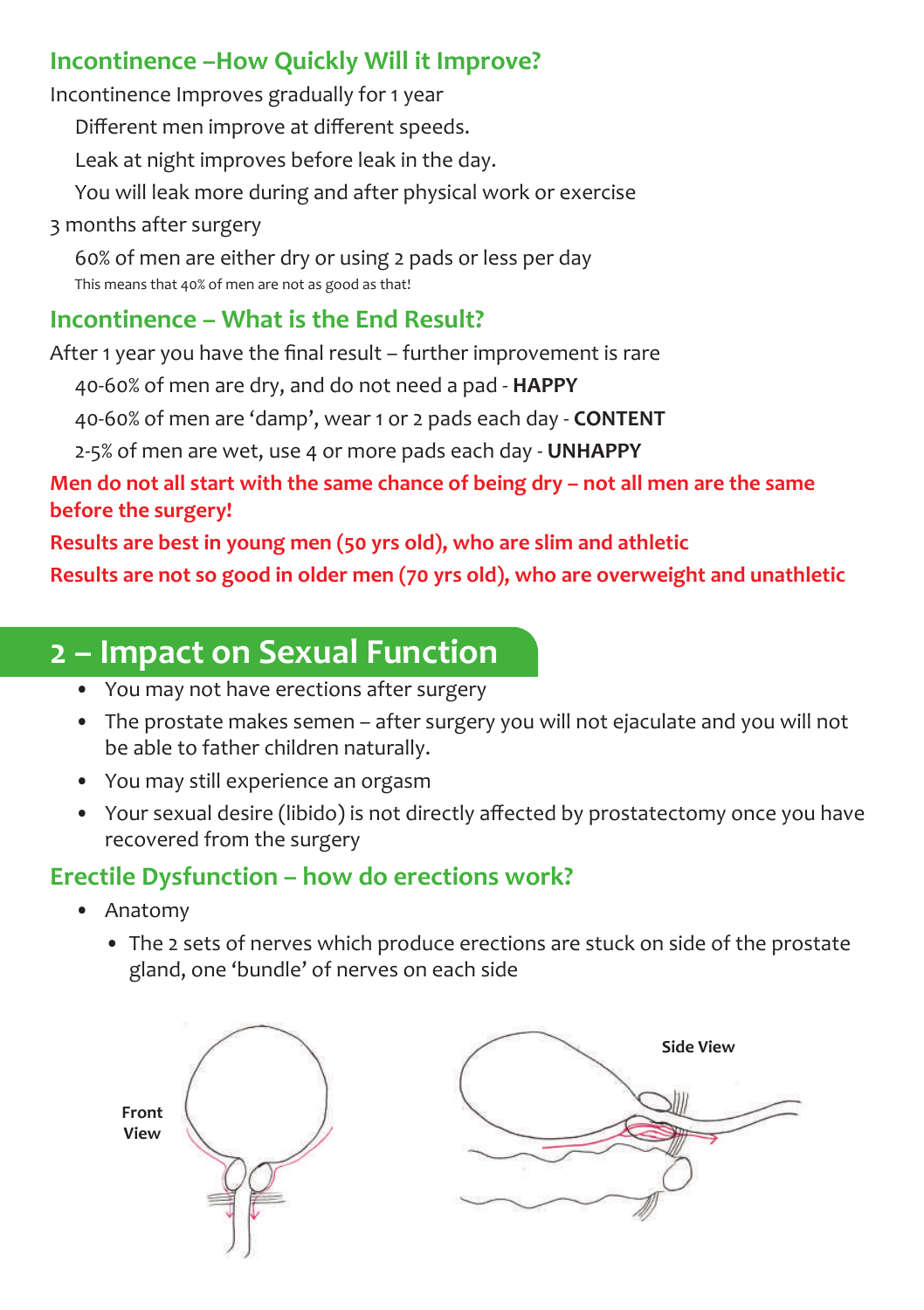## **Anatomy of the Nerves of Erection**



### **Effect of the Prostate Cancer on the Nerves of Erection**

Does it matter how large the prostate cancer is?



**MRI Scans are not always accurate, they can be falsely reassuring or alarming – your surgeon will discuss this with you**

#### **Wide Excision Dissection**

when the cancer is thought to be more advanced, or when a man does not have erections to preserve



The surgeon removes as much tissue around the prostate as possible to increase the chances of removing all the cancer

The nerves are deliberately removed. There will be no natural erections after surgery

The nerves remain attached to the prostate and everything is sent to the lab for analysis

The aim is to take a rim of healthy tissue covering the cancer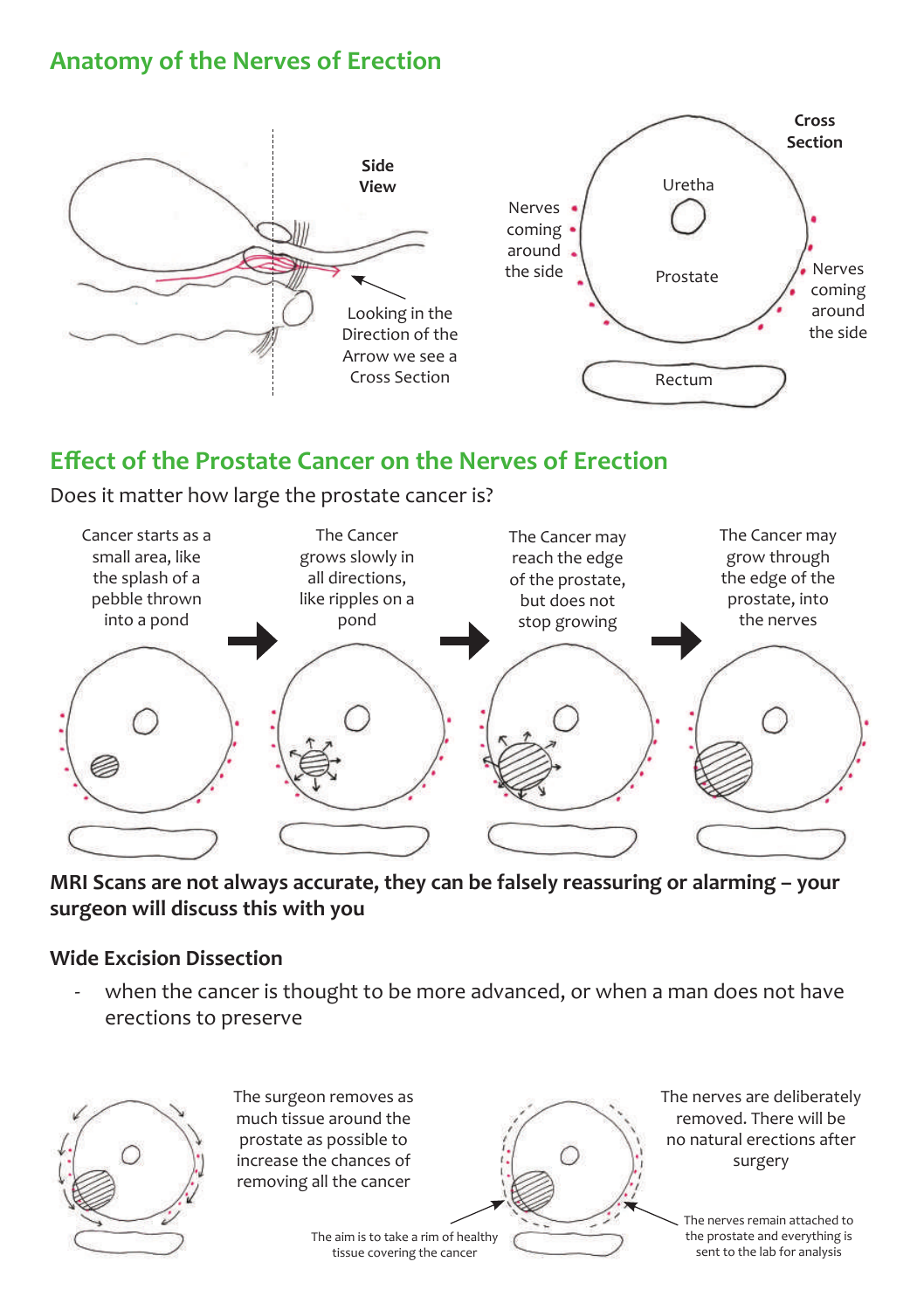#### **Nerve Sparing Dissection**

when there is confidence that the cancer is confined within the prostate and when the man has erections that he wishes to preserve.



#### **Risks of a Nerve Sparing Dissection**

if the cancer has grown into the nerves, preserving the nerves may leave cancer behind

#### The Cancer CANNOT BE SEEN during the operation



If a Nerve Sparing dissection is done when the cancer has grown into the nerves -



Some cancer may be peeled away and 'preserved' with the nerves



If cancer is left behind with the nerves, the chances of being cured are reduced

## **Results of Surgery: Cancer Clearance vs Preservation of Erections**

#### **Wide Excision Dissection - the nerves are removed on the prostate**

The cancer was advanced – despite removing the nerves there is cancer at the edge of the specimen and it is likely that cancer remains in the patient. Erections are lost.

The cancer had grown out of the prostate into the nerves- by correctly removing the nerves the edge of the specimen is clear of disease. Erections are lost.

The cancer is confined to the prostate: the edge of the specimen is clear of disease. In retrospect, removal of the nerves may not have been necessary. Erections are lost.

**Nerve Sparing Dissection - the nerves remain in the patient**

There is cancer at the edge of the specimen – this suggests that the cancer had grown into the nerves and some cancer may have been left behind. Erections may, or may not have been preserved

The cancer is confined to the prostate – the edge of the specimen is clear of disease and erections may, or may not, be preserved